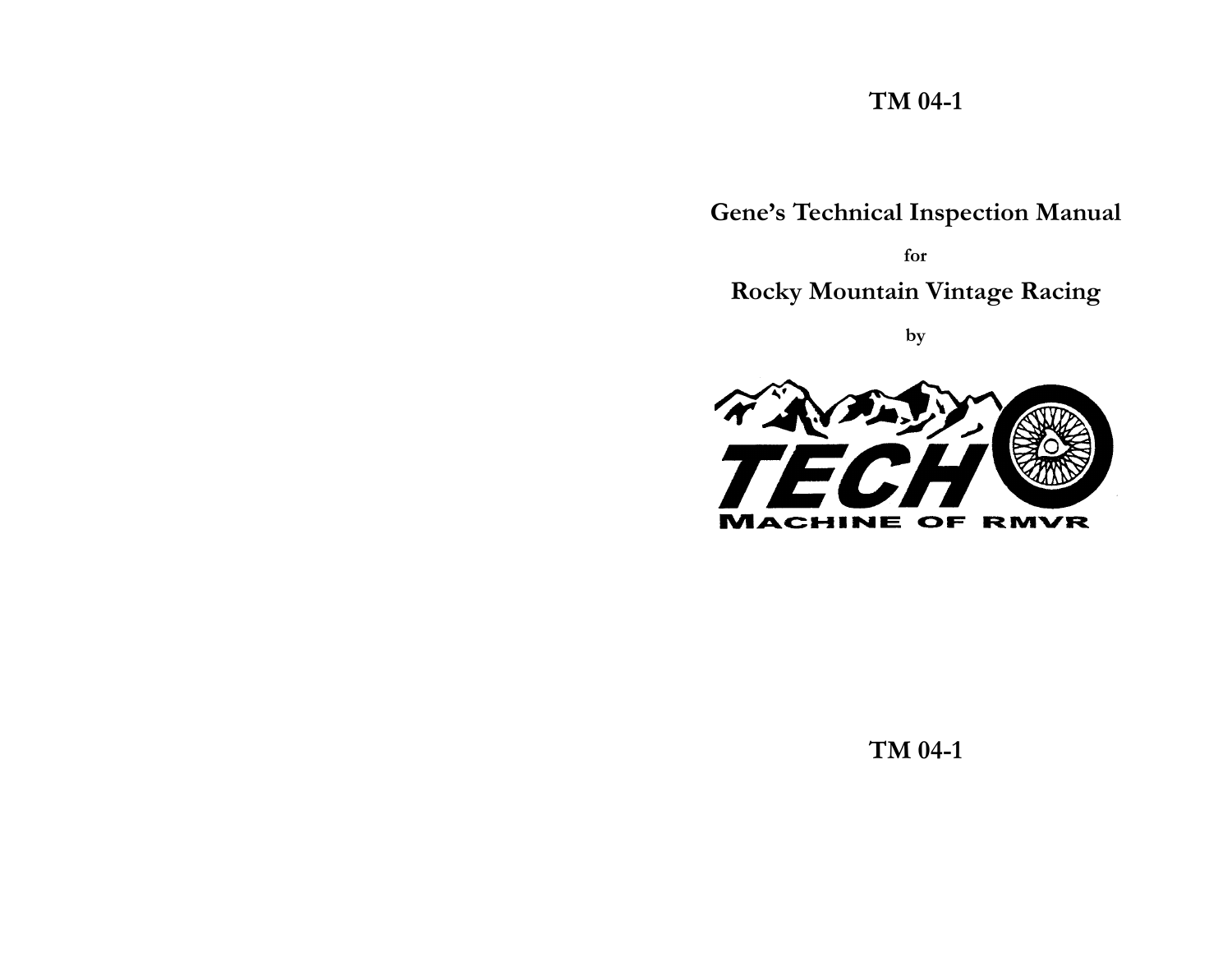**TM 04-1Gene's Technical Inspection Manual forRocky Mountain Vintage Racing**

*Traci Pearson, Editor*

## **The RMVR Philosophy**

"*The primary objective of the sport of vintage and historic automobile racing is to promote the preservation of these cars in a racing format which emphasizes driver safety and etiquette… All racing is dangerous, and only the proper attitude of the driver and careful preparation of cars will diminish the danger and enhance our appreciation of this sport*."

Tech is one of the primary means for the proper execution of this philosophy. Doing your duties conscientiously in Tech will better ensure this sport is enjoyable for you as well as the driver.

We welcome any comments or suggestions, as this manual will be revised on a continuing basis.

The purpose of this manual is to give Tech Inspectors an idea what is required to work Tech. This manual was initially written by Gene and compiled with input from other Tech workers and drivers. We are interested primarily in *safety*. We expect Tech Inspectors to be familiar with the RMVR Handbook, Operations Manual, and Car Eligibility Handbook. We are not primarily concerned with eligibility rules, but inspectors should know in general what is legal. If eligibility violations are noticed, the Tech Chief will notify Eligibility and the Race Steward.

We recommend that you get a copy of the "RMVR General Rules." You can find this in the most recent *Handbook* or download it from the RMVR website. In particular, read through the "General Safety Equipment Requirements." This manual will highlight some of the more important safety requirements, but you should be aware of all of them and have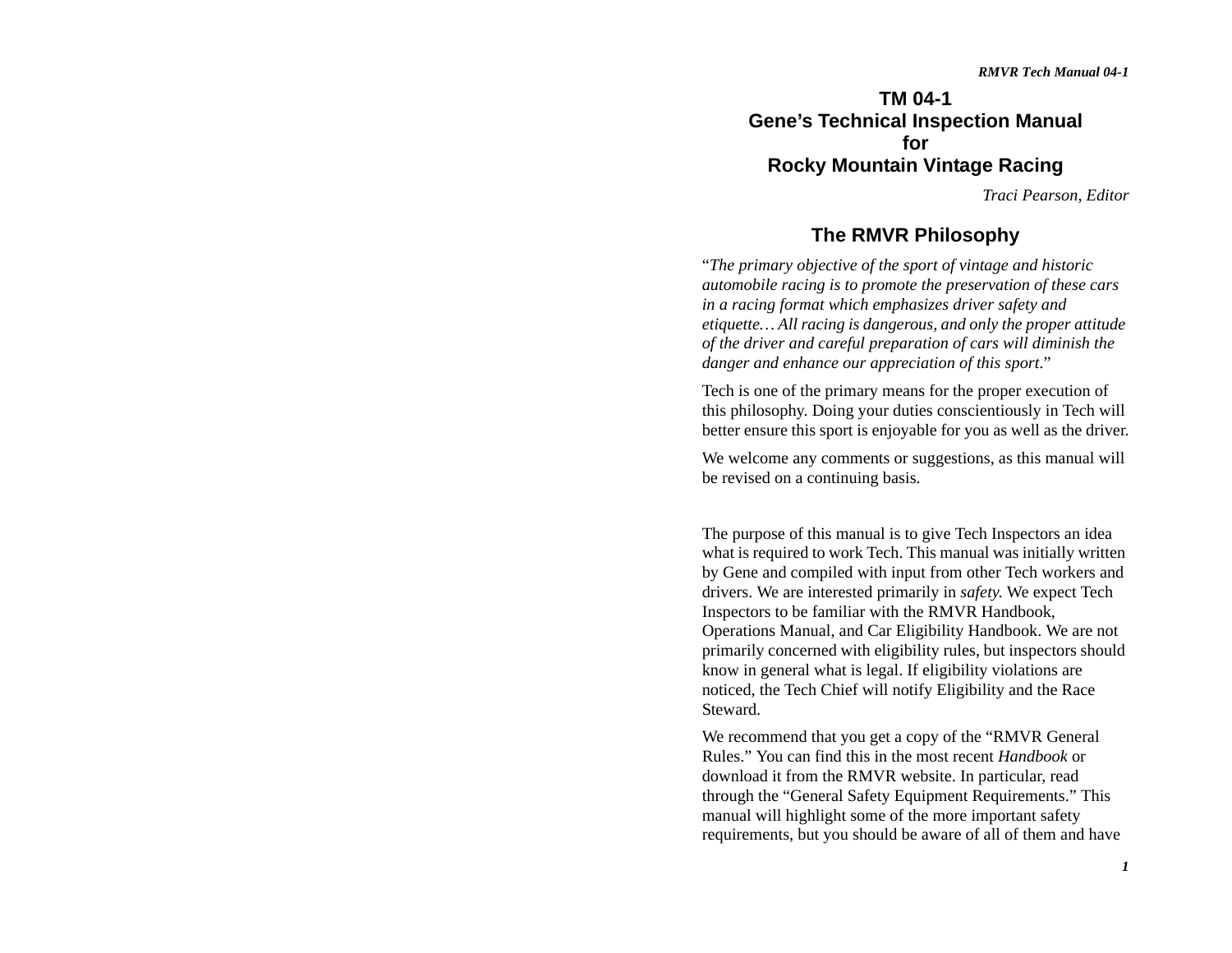the "General Safety Equipment Requirements" handy for reference.

We furnish Tech Inspectors with a cap (for identification purposes) and all necessary equipment. Personal items such as a tire tread depth gauge, a small tape rule, and a small rod mirror often come in handy. We have tech tools available: a jack that will fit under very low cars, a crack detector kit, an electronic stethoscope, a multi-meter, leather welding gloves, and miscellaneous hand tools. The Hot Pit Kit includes plumber's straps, fasteners, and colored tape to perform emergency repairs.

The car owner/entrant is primarily responsible for inspecting their race car and making sure it is race ready.

## **Required Pre-Season Annual Tech Inspection**

An Annual Tech Inspection is required before the first race of the season and is accepted as the Tech Inspection for the first event. Owners will inspect the car and fill out the Annual Tech form, then have an automotive professional or Tech-approved inspector check the car and sign the form. Automotive professionals can inspect their own cars, but we strongly recommend the car be inspected by a second party. See "Appendix A – Annual Tech Inspection" on page 8 for inspection details.

If the Tech Team is unfamiliar with the inspector's signature or it appears the car was not thoroughly checked during Annual Tech, Tech will reinspect the car.

Check previous entries in the Log Book for deficiencies or contact reports. Make sure they have been corrected and write that in the Log Book.

Look over the Annual Tech Form and make sure it is correctly filled out and signed by the driver, write any comments on the form, then sign it yourself. In the car's Log Book, write any corrections required before the car can race, record that the Annual Tech Inspection has been completed, put an Annual Tech sticker in Log Book, and sign the Log Book.

## **Pre-Race Tech Inspections**

Each car is inspected before each race. The following sections describe a number of items to watch for. Also, check the car's Log Book for any previous faults that needed to be corrected before the car can race again.

It is the driver's responsibility to make sure the car is safe for the benefit of those racing with them. Tech checks the car quickly and confirms it is ready to race. Normally, inspection doesn't take long. If the Tech Inspector has any doubts about condition of car, they should make a careful, thorough inspection. It might prevent a serious accident.

## **Driver Safety Equipment**

*Always* check the driver's equipment, mainly to make sure driver didn't forget to bring it.

• Check Snell label inside helmet—it should read Snell SA-95 or newer—then put RMVR sticker on outside of helmet so we won't have to search for Snell label at every event. The sticker is good for the entire racing season.

Catie will be checking racing driver's licenses at Registration. We Tech on Friday afternoon before the race and drivers won't be registered then, so check licenses and record the numbers on the Tech Inspection Form. Most tracks are open Friday afternoon for practice, and drivers on the track should be licensed.

### **Engine Compartment**

Most RMVR entrants take pride in their cars and keep them clean and well prepared. If a car is dirty, has untidy wiring or plumbing, has leaks or rust, inspect the car very carefully. If you think it necessary, insist that the owner put the car up on stands and remove the wheels. If the car appears to have leaks, have the owner run the engine so you can check for leaks in lines under pressure (cooling system, oil system, fuel system).

• All RMVR cars are required to have two throttle return springs. Check throttle linkage for play and binding.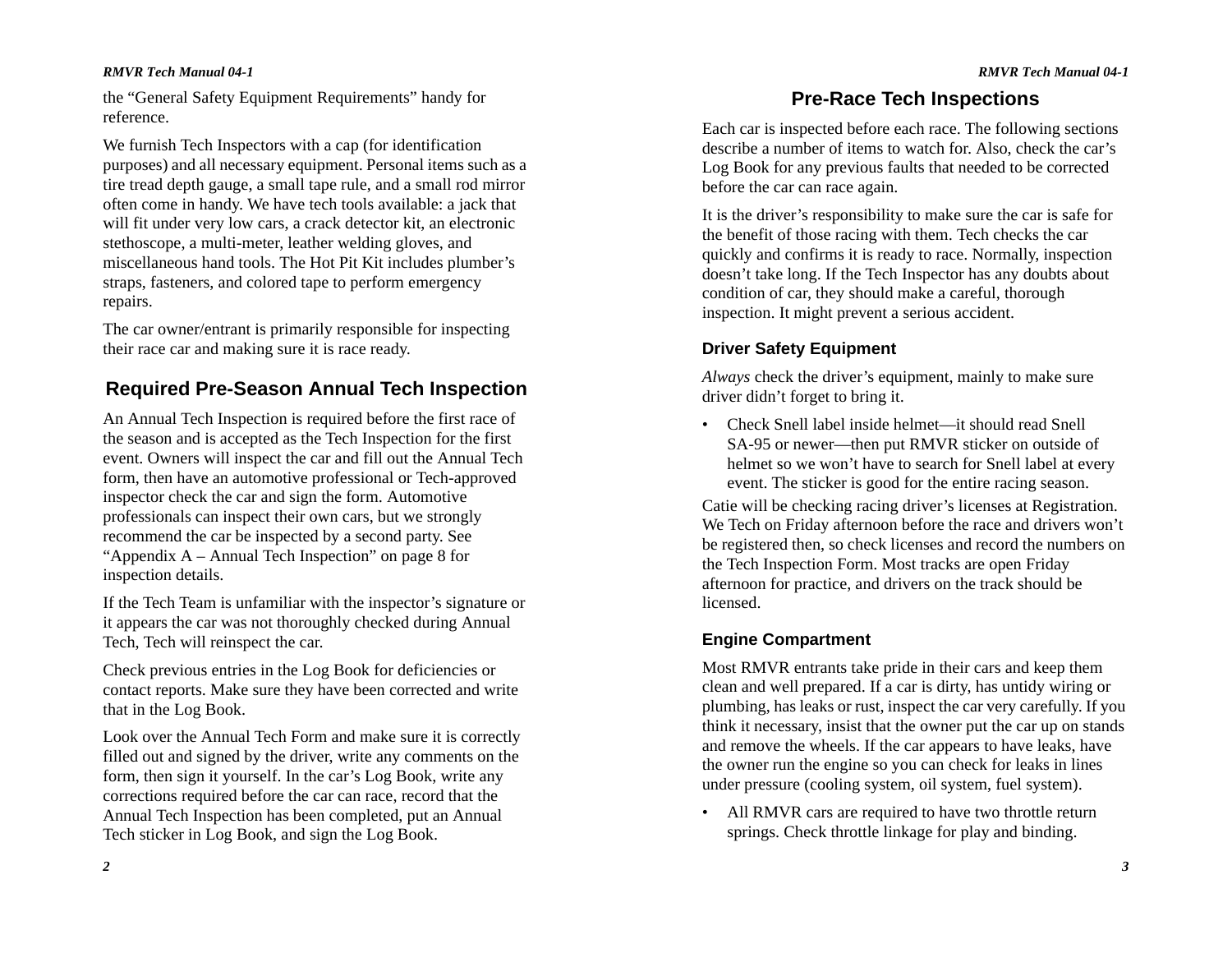#### *RMVR Tech Manual 04-1*

- Formula Fords are required to have a threaded fitting where the fuel line attaches to the carburetor.
- Formula Ford starters tend to work loose, as do starters on other cars using the same cylinder block. Always shake starters and make sure they are tight.
- • Check that catch tanks (32 oz. minimum) are installed for cooling and oil system. Make sure hoses are firmly clamped.
- •Shake engine to check for loose mounts.
- Check security of electrical wiring. Make sure battery is firmly held down and the hot terminal is taped over. A covered battery box is required on Sports Racers.
- Check firewall and transmission cover—no holes larger than pencil diameter are permitted. Tape won't do for patches; we require riveted or screwed-on metal patches to cover oversize holes. Holes with wires must have rubber grommets.

#### **Vehicle Interior**

- Check rollover bar, braces, and harness mounts carefully, especially if they are bolted to floor pan. Floor pan should be free of rust, and mounts should have at least a 3/16" plate on underside. Harness mounts can use large washers.
- • Top of rollover bar must be at least 2" above top of driver's helmet. Have driver(s) sit in car with helmet on if you have any doubts or if driver has new helmet. Rod ends on rollover bar brace ends are not safe and must be replaced by solid brazed or welded rollover brace ends. Fore/aft bracing must be at an angle of 30 degrees or more from the mainhoop (measured from vertical).
- • Check driver's seatback hinges; suggest brace if needed behind seatback to prevent seatback collapse.
- Check seat mounting rails and floor pans. If you have doubts about seat mount integrity, reject car and insist on professional repair to make car safe.
- • Passenger seatback, if folding type, should be secured with belt or cord so that it can't flop forward during braking.
- Check gauge on fire extinguisher to make sure it is full (this is where that rod mirror comes in handy). Make sure extinguisher is firmly mounted. Advise driver to shake dry powder extinguisher to make sure powder is loose, not caked—shake extinguisher or hit with rubber hammer to loosen caked powder. Extinguisher should be mounted within reach of driver while strapped in.
- Check trunk and interior for loose objects and have the driver remove any before car goes on track.

### **Vehicle Exterior**

- •Shake exhaust system to check for looseness.
- • Rear-view mirrors should be mounted firmly and adjustment feature should not be loose.
- On Production Cars and Sports Racers, one working brake light is required. If they don't work, ask owner to fix them. If they can't be fixed, have driver inform Pit/Grid crew, and they will tell other drivers in that session that car's brake lights do not work. Non-working brake lights are not a reason for rejecting car, but make sure owner makes a real effort to repair them.
- Glass headlights must be taped or covered. Clear plastic covers are acceptable, but corner workers can't see them and car may be black flagged during race. Caution owners about this and suggest they tape them.

#### **Fuel System**

- Racing-type snap-open fuel tank and oil tank caps sometimes come open during sessions and a fire can result. Make sure they are wired or taped shut.
- Check all Formula and Sports Racing cars for mandatory, approved fuel cells. If the fuel cell uses foam baffling, a static ground wire is required from the fill cap plate to the frame.
- Cars with electrical pumps: Have driver switch on pump to check connections for leaks.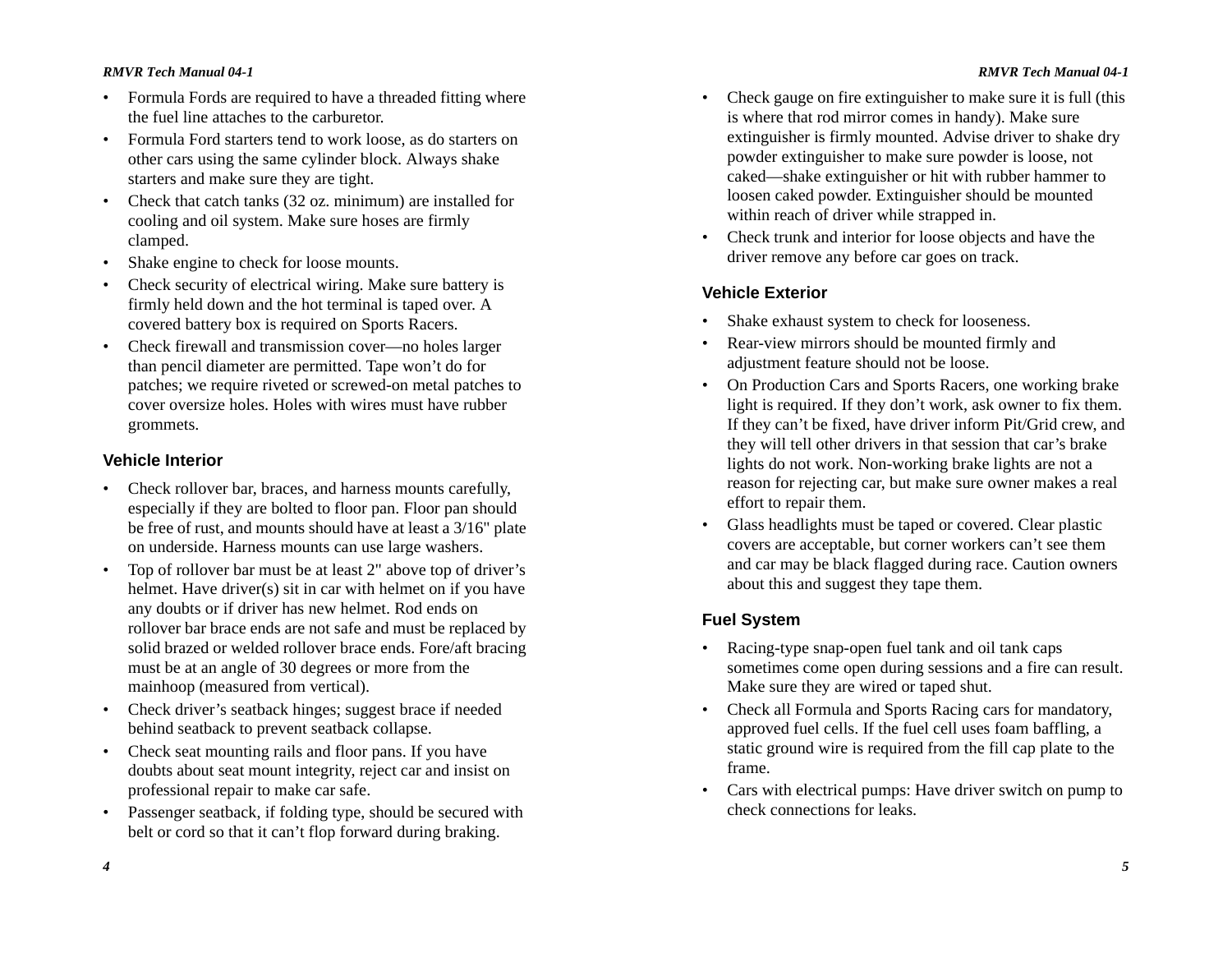#### *RMVR Tech Manual 04-1*

### **Suspension & Running Gear**

- Tires should not protrude beyond body at wheel well or rub on body.
- • Fender flares are not legal. If you have a question about them, consult with someone from the Car Eligibility committee.
- • Treaded tires must have at least 1/16" tread depth; racing slicks must have visible wear indicator holes.
- Formula Cars and Sports Racers must have dual brake systems.
- Gripping depth of lug bolt or nut must be greater than the diameter of the lug.
- Check for play in tie rod ends (have owner move steering wheel back and forth while you check for play if you can't reach it), steering rack, steering shaft U-joints. Some removable steering wheels have play at the hub. Don't mistake this for play in steering system.
- • If there appear to be leaks in brake system, check foot pedal with heavy pressure to see if pedal is firm.
- Check brake pads/linings for wear. Check drums/discs for wear, rough surfaces, glaze, or cracks.
- Check brake cylinders, lines, and fittings for leaks and check fluid reservoirs for adequate fluid level. If fluid looks cloudy, ask owner when it was last changed. Brake fluid should be changed at least once each season.
- Check for any play in suspension, drive line, U-joints.
- • Check wheel bearings for play and listen with electronic stethoscope while rotating wheel if you have any doubts about bearings. Bolts with Nyloc nuts should protrude at least one thread from end of nut.

### **Finishing Tech Inspection**

After you complete the inspection, check the inspection sheet to make sure it is completely filled out and signed where required. If there are two drivers for the same car, make sure both sign the sheet.

*6*

If you found any serious faults that must be corrected, write them on the inspection sheet and in the Log Book (to ensure next race inspector confirms correction). Don't issue Tech sticker until faults are corrected to your satisfaction.

Sign the inspection sheet and write that the car is ready to race. Sign the Log Book and write that the car is ready to race. Have the entrant sign the Log Book and make sure the race location and date are written in. Give the driver a signed and dated Tech sticker to display prominently on the car. Keep the signed Tech form; this is essential as it releases you and the club from liability.

If a car is especially clean and well prepared, you may indicate this in Log Book. It makes the owner feel that we appreciate their efforts. If vehicle is properly prepared for inspection—the Log Book and Tech Sheet are properly filled out, gear laid out, hoods and trunks open, necessary body work removed for inspector access—then the car is eligible for Tech Award given for each race.

During your inspection, do not allow the drivers/car owners to rush you. Take all the time you need to do a thorough job. RMVR has someone on the Tech crew who is an expert on about any type of car you will encounter. Ask for help if you need help. Don't take driver/owner's word for anything. Make your own decision. If the driver/owner appears uncooperative, do not argue. Treat the driver with utmost respect and courtesy at all times. If the incident warrants, report to the Tech Chief who will bring it to the attention of the Race Steward. If the situation warrants, the Chief Steward has assured us violators will be trailered. Safety and the mechanical integrity of the car is more important than the ego of the driver and inspector. A failed inspection is preferred to an incident on the track. The most well-designed, -constructed, and -prepared cars fail quite regularly.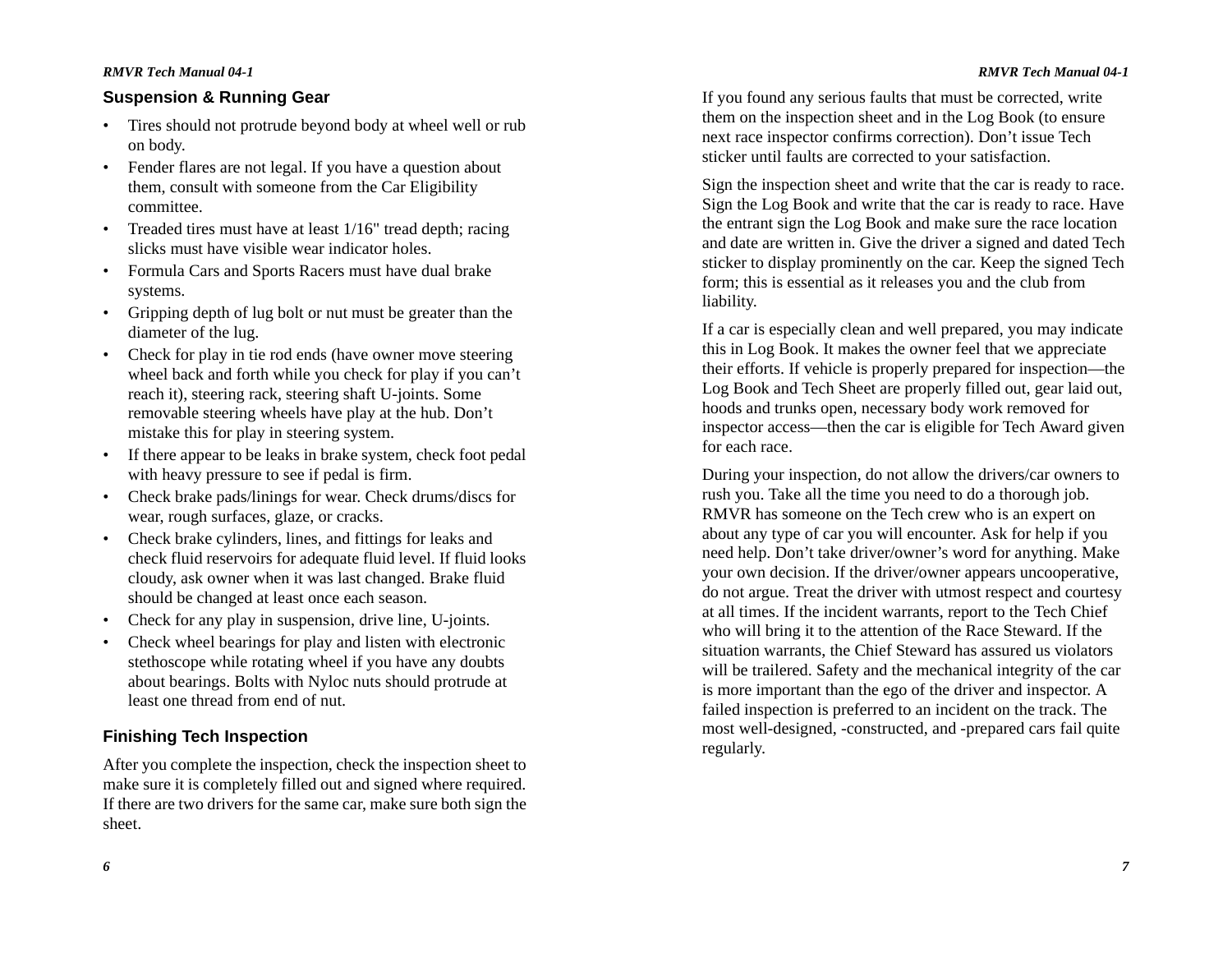## **Hot Pit**

We always welcome Tech Inspectors who would like to work the Hot Pit. At the Hot Pit, we inspect cars that are given meatball or black flags or cars that driver or owner thinks may have some fault. We make sure they are safe to go back on the track; otherwise, we direct them to the pits. We watch cars on track for unstable handling or braking, smoke, or leaks. We listen to the radio for corner worker reports on cars that may need to be called in, and make decisions to call a car in or not. We have tools and equipment to make minor repairs, tape loose bodywork or catch tanks, etc., clean visors or windshield if requested, adjust mirrors, or give the driver a drink of water. If a car goes off the track (4 wheels off), we check it over carefully for suspension damage before it is allowed to go back on the track.

We have a canopy, folding chairs, and water. We keep a log of all incidents that concern us. If contact between cars occurs, or a car going off the track is damaged, we check cars over carefully, fill out an incident report listing all damage, and determine if car must be repaired before it can re-enter the track. We hold cars at the Hot Pit if the Steward wants to talk to driver/owner. At the end of the session we stop any cars that appear to have faults that need correcting and give driver the information. You will be thoroughly briefed on Hot Pit operation, safety, and radio procedures before each race. Hot Pit work can be interesting, instructive, and useful. Hot Pit crews will be furnished with Tech shirts.

## **Appendix A – Annual Tech Inspection**

In general, the Annual Tech Inspection follows the steps on the Tech Inspection Form, but the inspection is more thorough. (See "Required Pre-Season Annual Tech Inspection" on page 2 for more information.)

### **General**

If car is dirty, tell owner to take it to a car wash and clean it thoroughly. Dirt can hide a lot of faults. Remove all body panels that will come off easily on Formula Cars and Sports Racers. Remove seats. Set car on stands; don't go under a car supported by jacks only. Use lift if available, especially on unit construction cars like Porsches which require a thorough examination of floor pan and sills, suspension mounting points, etc., for rust.

### **Driver Safety Equipment**

**1.** Check the driver's safety equipment for wear and conformity to RMVR specifications. Check visor for pitting and scratching. If excessive, require new visor.

### **Engine Compartment**

**9–11.** Make sure throttle linkage has two return springs. On some Porsches (356's and 911's) external throttle springs on carburetor can cause full throttle sticking if installed upside down. Check and make sure the longer end of the spring is on the bottom (see sketch below). These springs are on rear of each carburetor.



Formula Fords must have a threaded fitting on carburetor for fuel line. All cars should have a threaded fitting on fuel line at carburetor. With the engine running, check all fuel line connections for leaks, and check water hose connections, oil lines, oil filter, and oil cooler.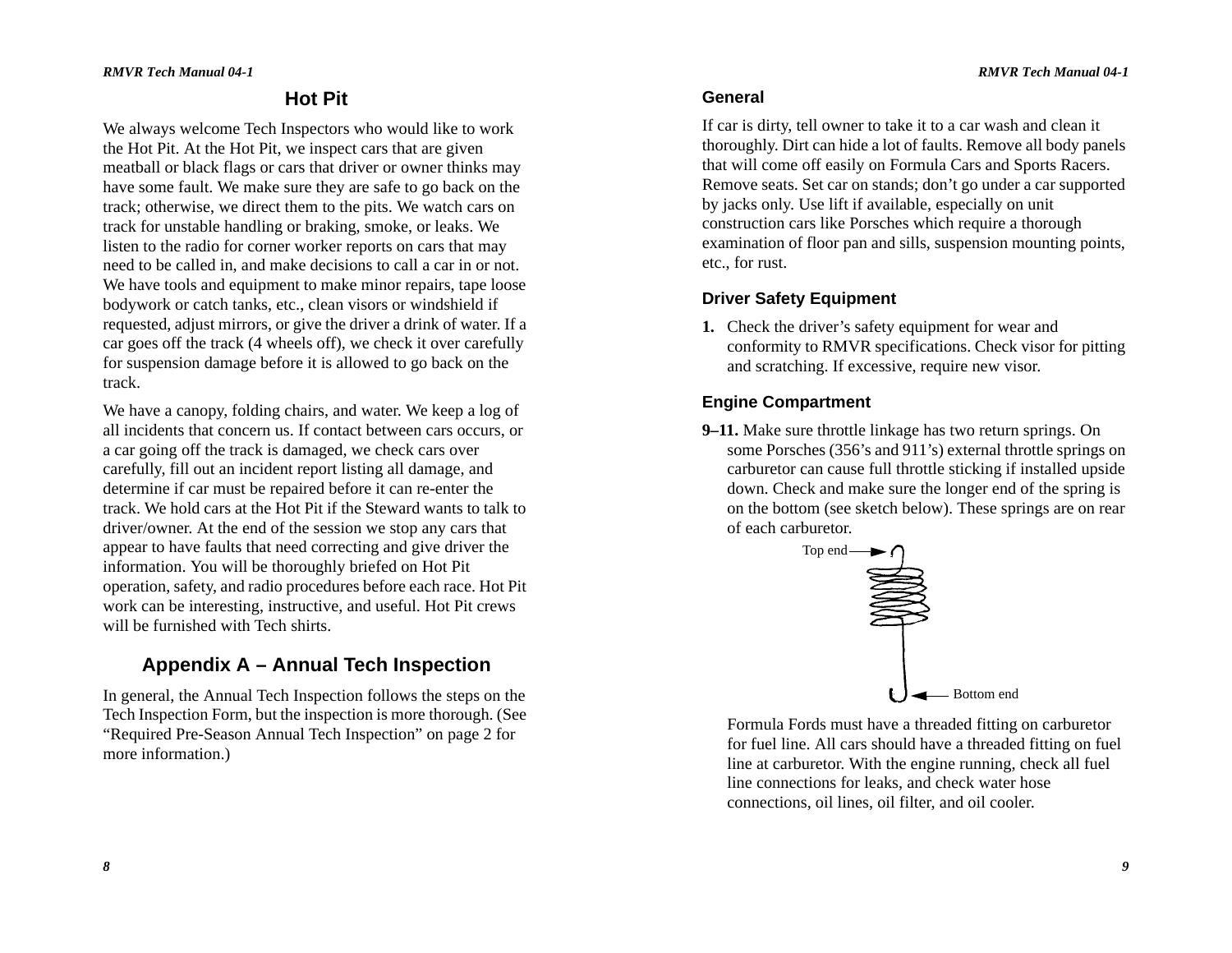Catch tanks (32 oz. minimum) must be mounted so they won't come off and hoses to them mounted so they won't come loose.

Check valve covers and pans for leaks. Check FV and Porsche pushrod engine valve covers and pushrod tubes carefully for leaks as oil will drip on exhaust pipe.

- **12.** Battery should be firmly fastened down and the hot terminal covered. Sports Racers must have battery cover installed. Recommend a gel-type battery for all cars with battery located at extreme front or rear of car. If the car is equipped with an electrical cutoff switch, it should be marked. Urge car owners to install an electrical cutoff switch if the car does not have one.
- **13.** Wiring should be neat, clean, and not close to moving or hot engine components.
- **14.** Exhaust manifold must be firmly attached, not cracked, and not close to anything that can be damaged by heat.
- **15.** Firewall (and transmission cover on front engine cars) must have no holes larger than pencil size. Holes must be covered with metal patches riveted, screwed, or bolted on—no tape patches allowed. Holes with wires must have rubber grommets.

### **Vehicle Interior**

- **16.** Roll bars must be checked carefully to make sure they match the safety regulations. Consult the "General Safety Equipment Requirements" and pay particular attention to:
	- Top of roll bar must be at least 2" above top of helmet.
	- If ball joints are used on ends of braces, recommend they be replaced with solid welded joints.
	- • Roll bar braces must be at a minimum 30° angle from roll bar (measured from vertical; Tech has a rule with protractor head to check them) and must be attached near top of bar.

Roll bar must be of required diameter for car weight. Roll bar and brace bolted to floor pan must be checked carefully to make sure floor pan is not rusted out—require mounts to be unbolted and lifted if you have any doubts.

Check both sides of floor pan. There should be a 3/16" thick plate on the bottom side and the bolts must protrude through nuts at least one thread. Nyloc nuts are best. If plain nuts are used, tell owner to check tightness of nuts after each practice or race session. Check welds on roll bar/braces carefully.

Bolt or pin diameter on removable roll bar braces should be 3/8" minimum diameter, 1/2" for heavy cars.

- **17.** If you can see frame at suspension mountings, engine mounts, etc., check for cracks. On tube frame cars, check welded joints for cracks. Monocoque construction cars are difficult to check. If you can detect any movement in riveted plates when shaking suspension, car should not be approved until an expert checks it. (Consult Paul Morgan, Ken Petrie and crew, probably others in the club who know monocoque construction, if possible.) If riveted plate has just one rivet loose or missing, all rivets in plate should be replaced. Monocoque designs with adhesive between plates should have adhesive renewed when plates are repaired.
- **18–19.** Check seat belts/harness for wear. Check date label on belts if you can find one. Belts must be less than 5 years old. There is no minimum width on substraps, but at least one is required. If belt end bolt is attached to floor pan, remove if necessary and check pan carefully for rust. Underside should have large diameter washer and bolt should protrude at least one thread from nut; Nyloc nuts are best.
- **20.** The driver must use arm restraints or the car must have a window net.
- **21.** Fire extinguisher (minimum 2 lb. dry chemical 10BC rating or Halon) should be firmly mounted within reach of driver in car. Inform owner that powder in extinguisher tends to pack down from car movement and extinguisher should be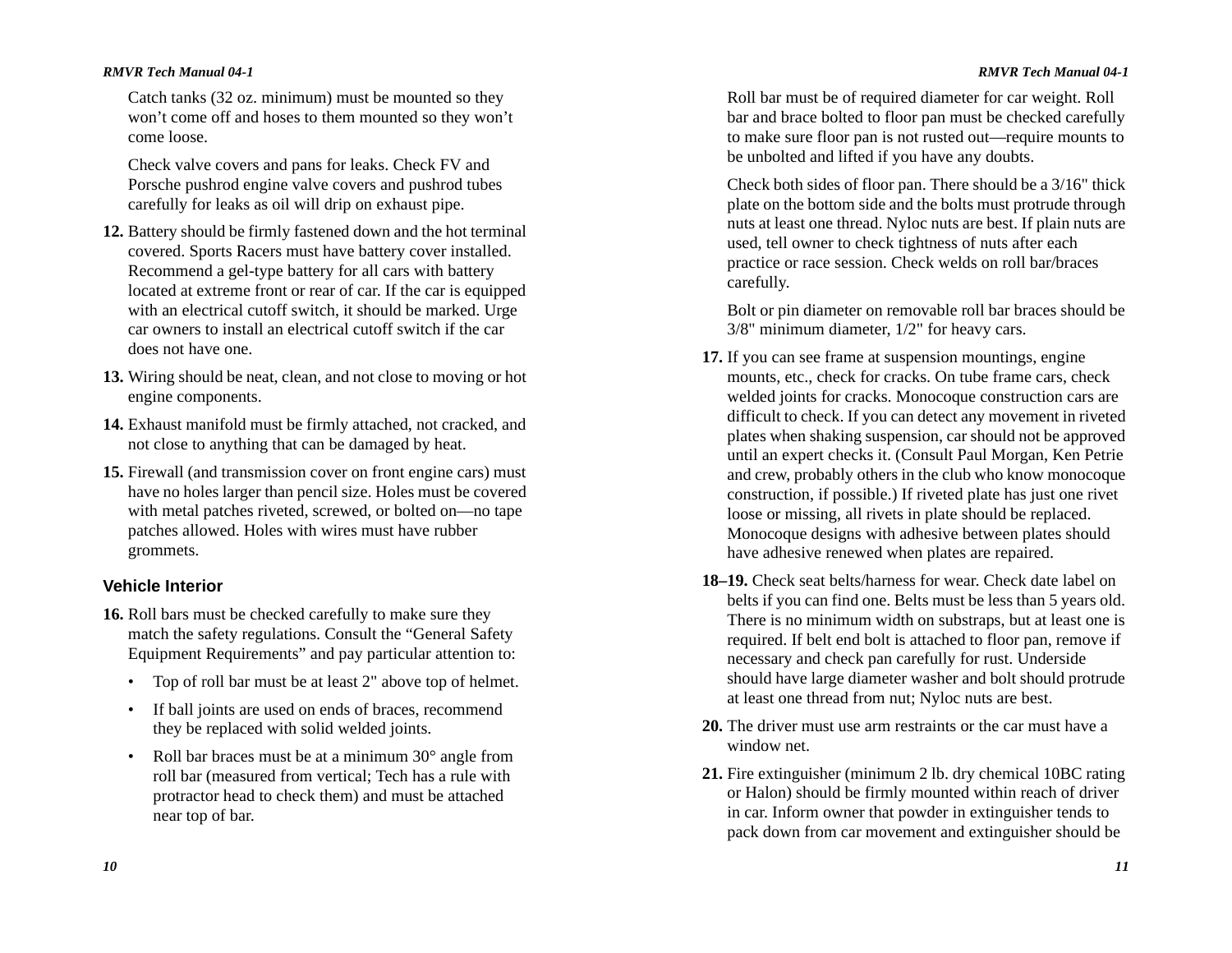shaken often to make sure powder is loose—smack with rubber hammer if necessary. Packed down powder won't come out when extinguisher is used and propellant won't extinguish fires.

- **22.** Interior, trunk, and under-hood area should have no loose objects.
- **23.** Check seat and seat mounts very carefully—if necessary, remove seat to check mounts. They should be firmly attached to a rust-free floor pan with no cracked welds. Bolted on seats should have a 3/16" thick plate on underside. Passenger seat back, if folding type, should be fastened so it can't move forward.

### **Vehicle Exterior**

- **26.** Body panels should have no sharp edges. Doors, hood, and trunk lid must adequately latched. Recommend hood pins.
- **27.** Windshield and windows should be free from cracks or chips and not excessively pitted. On coupes that have wind wings that can be turned back to direct air on driver (such as Porsche), insist that wings be closed while on the track. If driver insists on turning wind wings back to direct air on driver, insist that they replace glass with Lexan or wear full face shield.
- **28.** Clear plastic headlight covers are legal but corner workers can't always see them and car may be called in. Advise driver to put a couple of strips of tape on clear plastic headlight covers.
- **29.** One brake light must operate.
- **30.** Check exhaust system for looseness and check mounts carefully.
- **32.** At least two mirrors are required, and they must not be loose.
- **33.** Some cars in RMVR are allowed to use fender flares, some aren't. Know the rules.

### **Fuel System**

- **35.** Filler caps on some Formula cars have come off while car was running. Tell driver to check fuel, water, and oil filler caps before each session.
- **36.** Fuel cell must be firmly mounted—check by shaking. Safety fuel tanks must be surrounded by metal, and filler cap plate must be grounded. On street-licensed cars which are not required to have a fuel cell, check stock tank, cap, and overflow very carefully, and recommend a fuel cell. Overflow hose should rise above tank as high as clearance permits and make a complete loop, then empty outside the car.

### **Suspension / Running Gear**

**37.** Remove at least one front and one rear wheel. If car has drum brakes, remove drum. Check brake pads, shoes, braking surface of drums and disks carefully. Check manufacturer's specifications if disks or drums appear to have been turned excessively.

Reinstall drums, then check wheel cylinders for leaks while assistant applies heavy pressure to brake pedal. Ask owner when brake fluid was last changed; it should be changed at least once a year. If it appears cloudy, dark, or dirty, insist that brake fluid be changed and lines bled. Brake caliper bolts should be drilled and safety wired on all Formula and Sports Racing cars. Recommend it on all cars. Formula and Sports Racing cars must have dual braking system.

**38.** On most cars in RMVR, inside of wheels is so dirty that no cracks are visible to the naked eye. Have owner clean them if necessary, then check for gouges, dents, and cracks. MG and Triumph wheels tend to crack from lug holes to "drop center." FF and Cortina steel wheels also tend to crack. Check lug nuts, studs, or bolts for thread condition and cleanliness. Tires that protrude beyond wheel well or rub on body are not allowed.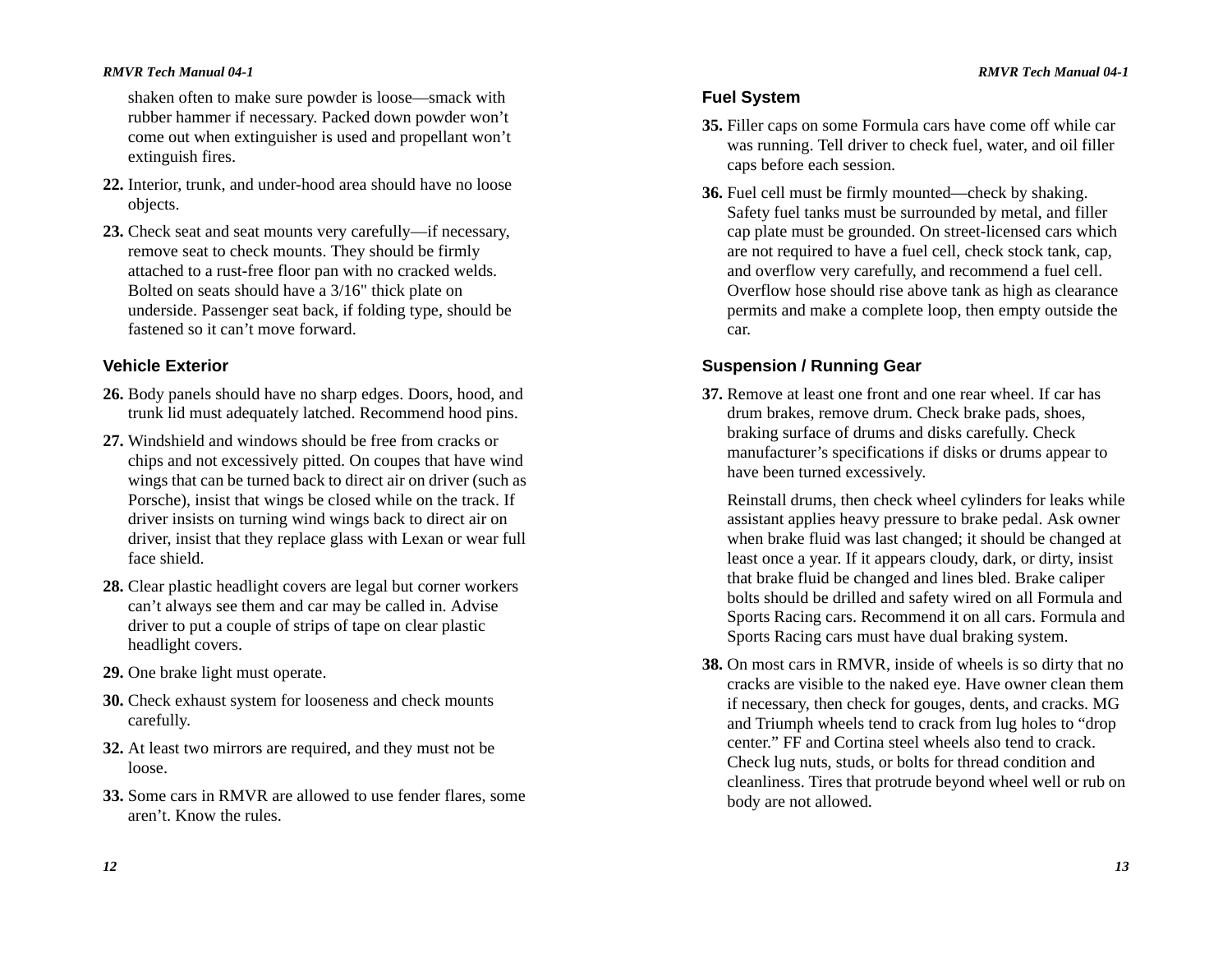#### *RMVR Tech Manual 04-1*

- **39.** Check front and rear wheel bearings with wheels jacked up. Use stethoscope while rotating wheel if you have any doubts about condition. If bearing condition seems faulty, insist that bearings and races be cleaned for close inspection and replaced if found faulty.
- **40.** Shake suspension to check for looseness in bushings and ball joints.

Push down and release frame to check shocks. Check shocks for fluid leak. Check boots on rear axles of FV, VW, Porsche, BMW, etc., for leaks, and require screws and clamps to be tightened or boot replaced if necessary.

When radius rods on Formula or Sports Racing cars have a ball joint at either end, make sure locking nut is tight. If you can turn radius rod, and ball joint at end doesn't turn (watch threads), advise owner to tighten lock nut. Yoke on rear upright at lower front where radius rod attaches should be horizontal. They tend to work loose and turn from horizontal, causing the ball joint to bind on yoke and break.

Check rubber drive shaft donuts on Formula and Sports Racing cars (also on some Triumph GT-6's) for cracks and deterioration. Ball joints on suspension and steering components, if in single shear, should have large diameter washer to prevent ball pullout.

**41.** There should not be much play in steering, about 1" maximum at steering wheel rim. Check steering wheel hub, if removable type, for play. Check steering shaft U-joint, steering rack, or steering arm for play. Check tie rod ends for looseness. Insist that any excess looseness in steering assembly be adjusted out or new parts installed.

#### **Other**

**45.** Shake starter on Formula Fords and cars with similar Ford engine—they tend to become loose. Shake all engines to check engine mount rigidity. Recommend that all drain plugs (engine, transmission, oil tank) be drilled and safety wired.

Don't let the car owner/driver make the decisions. You make them. Be tactful, but don't let anyone intimidate you. Safety is our primary concern. If owner/driver gives you any trouble, call the Tech Chief or Chief Steward. Have a copy of the RMVR General Rules when making Annual Tech Inspections. It may prevent arguments.

## **Appendix B – Car-Specific Problems**

### **Production Cars**

Two methods of securing the hood should be used on all production cars.

**Triumph Spitfire, 1200, and GT-6:** Independent rear suspension requires special knowledge.

**Sprites and Midget:** 1" rebound block should be added to front suspension. Heavy-duty front and rear springs are allowed.

**Alfa:** Check the rear torque brackets on each side of the rear axle housing mounts; they should be reinforced.

**1965–69 Chevy (except Corvette):** Check the left engine mount, as it tends to fail. If it hasn't been replaced recently, suggest the owner consider replacing it.

**Corvette:** Corvettes with independent rear suspension require special knowledge to check side play at top of rear wheel.

**Anglia, Cortina and Cortina GT:** The Ford rear axles tend to fail where the bearing pushes into the axle. These can be replaced with newer, stronger axles.

**Elan:** Check the rubber drive donuts and rear stub axles, as they tend to fail. Suggest the owner replace them if they haven't been replaced recently.

**Super 7:** The front-end chassis tends to fail. Additional  $3/4$ " x 0.048" mild steel tubing should be added.

**MGB:** Non-stock front springs may be used.

**Porsche:** Rear wheel spacers may be used when 60mm wide front brakes are used.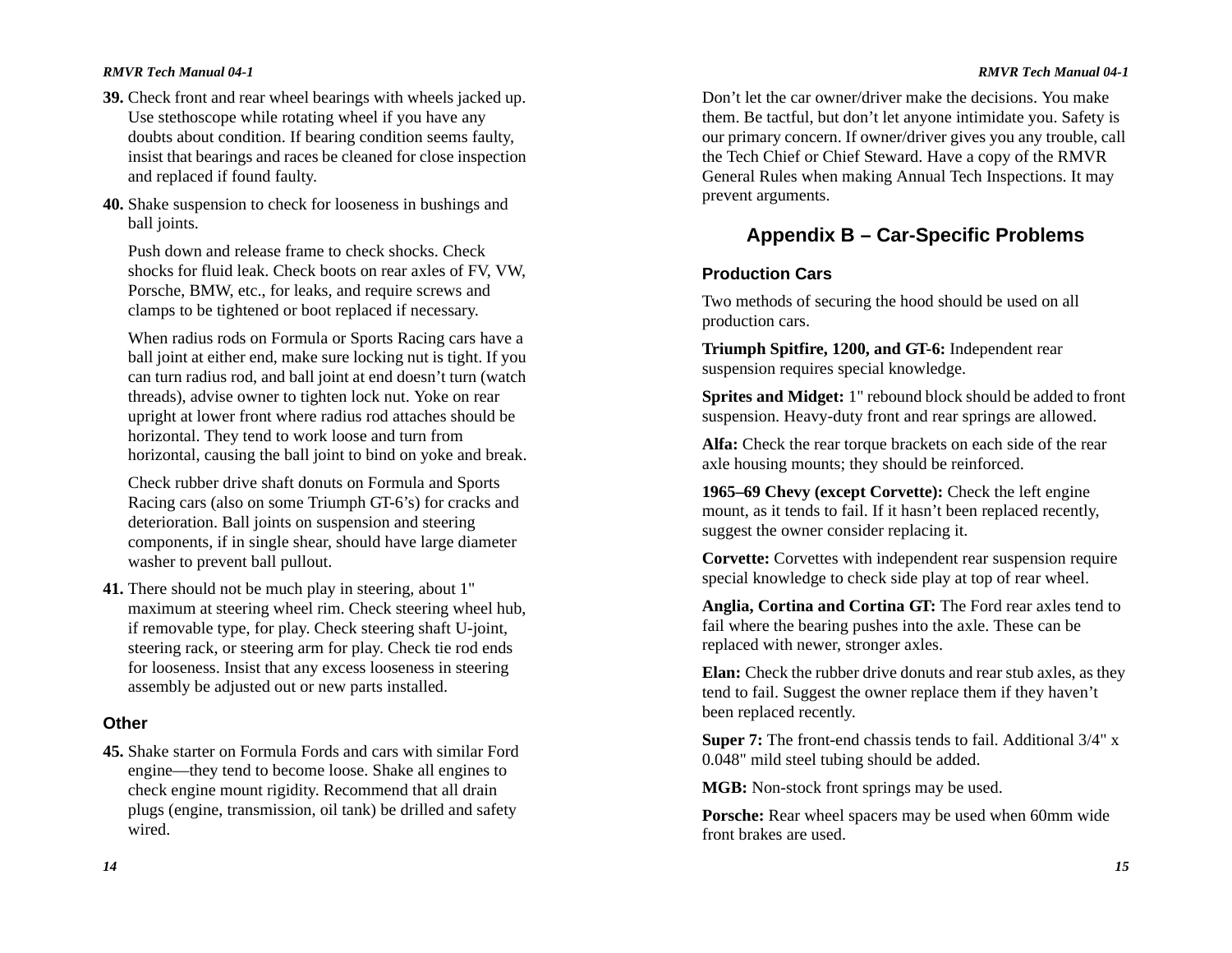Porsche 356's and 911's are in class by themselves, and experience is necessary to know what to look for. There are several experts in club to consult.

**Spitfire:** Rear suspension camber compensator may be used.

#### **Historic Class**

Emphasis on condition: rust, play in suspension, steering, etc. Knowledge of car structure is important.

### **Formula Cars**

Check starter motor mounting. Check the steering U-joints for proper assembly.

**FV:** Check for valve cover and rear axle boot leaks. Check for play at upright joints (links) of the trailing arm. If they are adjusted to take out play, toe-in is affected and must be checked and possibly adjusted. Check for play at the joint where trailing arms attach to torsion bar tubes.

**Royale SuperVee:** Make sure any fabricated parts were done professionally.

**FF:** Steel wheels can crack; check carefully. Ball joints can fail; an oversized washer can be installed so it will retain the yoke if the ball joint fails.

**FF and other Formula/Sport Cars using Triumph-Herald front uprights:** The front uprights can crack below upper ball joint mounting flange. Check with mirror.

**Hawke DL-2 FF:** The lower front "A" frame tends to separate from the spindle because the lower trunion breaks internally. Ask the owner if they checked all parts carefully recently or when they assembled it.

**Lola T-200 FF:** Some front stub axles fail because of modification done to original parts to compensate for wider Standard bearings. Make sure the owner used proper parts and did not modify any.

**Cars with drive shaft U-joints:** Check for play with car in gear. Check rubber U-joints for cracks and deterioration. Insist on replacement if they look unsafe.

### **Sports Racing Cars**

Some are similar to passenger cars and easy to check. Others are unlike anything you have ever seen and require special knowledge and experience. Most owners are especially helpful and glad to point out the differences, a fantastic learning experience. All can leak fluids, develop loose suspensions and structural integrity problems (unit construction monocoques—require careful inspection for rust and loose riveting). All must have catch tanks, rollover bars and braces, and a harness. Bobsy cars have aluminum frames known to crack; carefully inspect weld joints.

### **Notes**